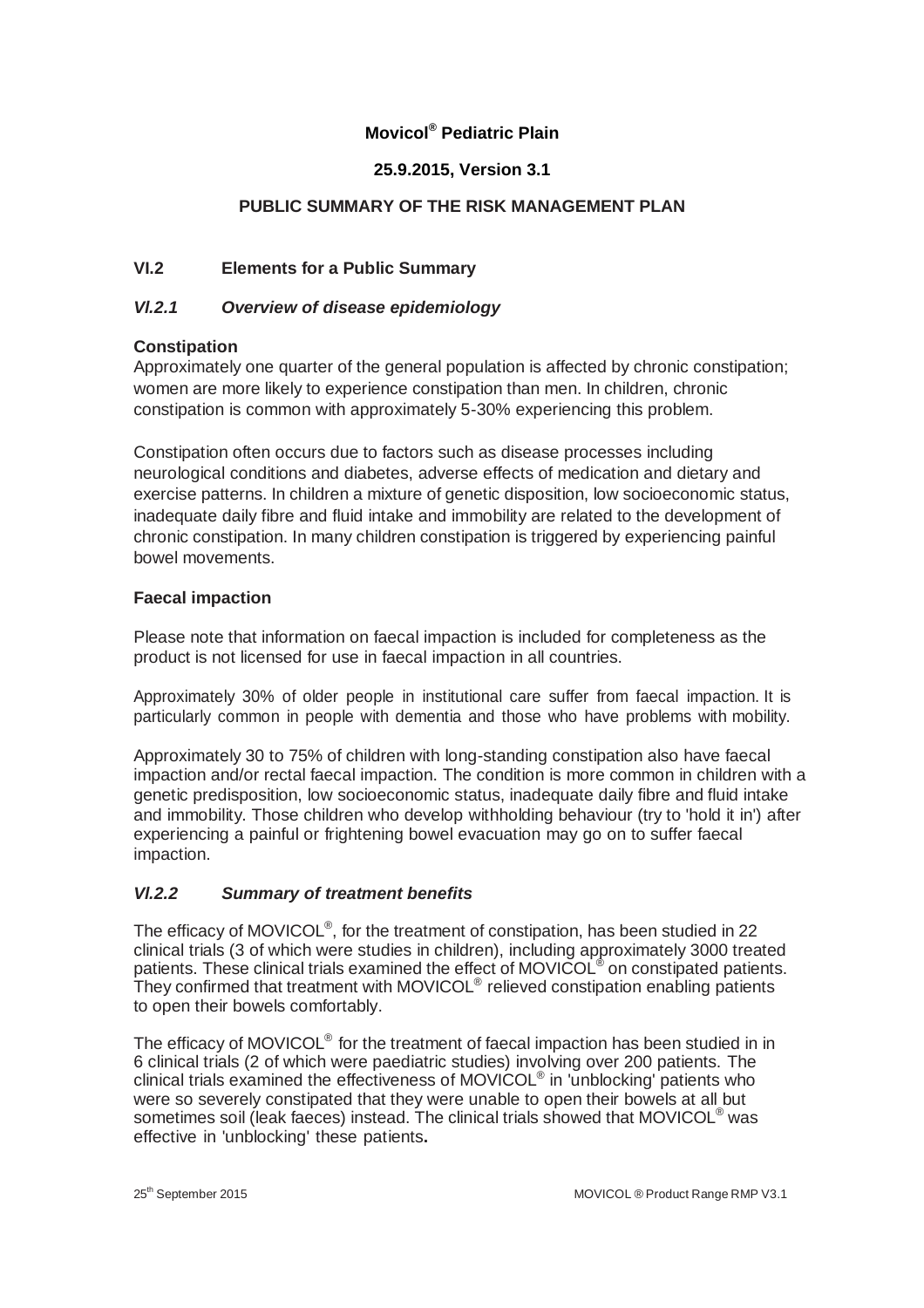## *Vl.2.3 Unknowns relating to treatment benefits*

Following an extensive clinical trials programme, MOVICOL® has now been approved by the medicines regulatory authorities for use in patients in 42 countries. The product has been used widely over the past 19 years and has been found to be effective and well tolerated by patients seeking relief from constipation and faecal impaction.

### *Vl.2.4 Summary of safety concerns*

# **Important identified risks**

| <b>Risk</b>                                                               | What is known                                                                                                                                                                                                                                                                                                                                                                                                                                                                                               | <b>Preventability</b>                                                                                                                                           |
|---------------------------------------------------------------------------|-------------------------------------------------------------------------------------------------------------------------------------------------------------------------------------------------------------------------------------------------------------------------------------------------------------------------------------------------------------------------------------------------------------------------------------------------------------------------------------------------------------|-----------------------------------------------------------------------------------------------------------------------------------------------------------------|
| Severe allergic reaction<br>(anaphylaxis)                                 | Very rarely serious allergic<br>reactions have been<br>reported with the use of<br>MOVICOL <sup>®</sup> . The majority<br>of patients who experience<br>an allergic reaction make a<br>full recovery although they<br>may need medical<br>treatment.                                                                                                                                                                                                                                                        | MOVICOL <sup>®</sup> should not be<br>prescribed to patients with<br>known hypersensitivity to<br>the active substance or its<br>excipients.                    |
| Changes in the levels of<br>blood chemicals<br>(fluid/electrolyte shifts) | Disturbances in the blood<br>levels of sodium and<br>potassium ("electrolytes")<br>have been reported.<br>Sodium and potassium are<br>needed to control blood<br>pressure and the amount<br>of water in the cells of the<br>body and for the normal<br>activity of muscles and<br>cells. . Low levels of these<br>blood chemicals can cause<br>a variety of symptoms<br>which could include<br>headaches, confusion,<br>nausea and vomiting,<br>weakness, fatigue,<br>constipation, and muscle<br>cramping. | If any symptoms occur,<br>treatment should be<br>discontinued immediately,<br>electrolyte levels<br>measured, and corrective<br>action taken as<br>appropriate. |

#### **Important potential risks**

| <b>Risk</b> | What is known (Including reason why it is |
|-------------|-------------------------------------------|
|             | considered a potential risk)              |